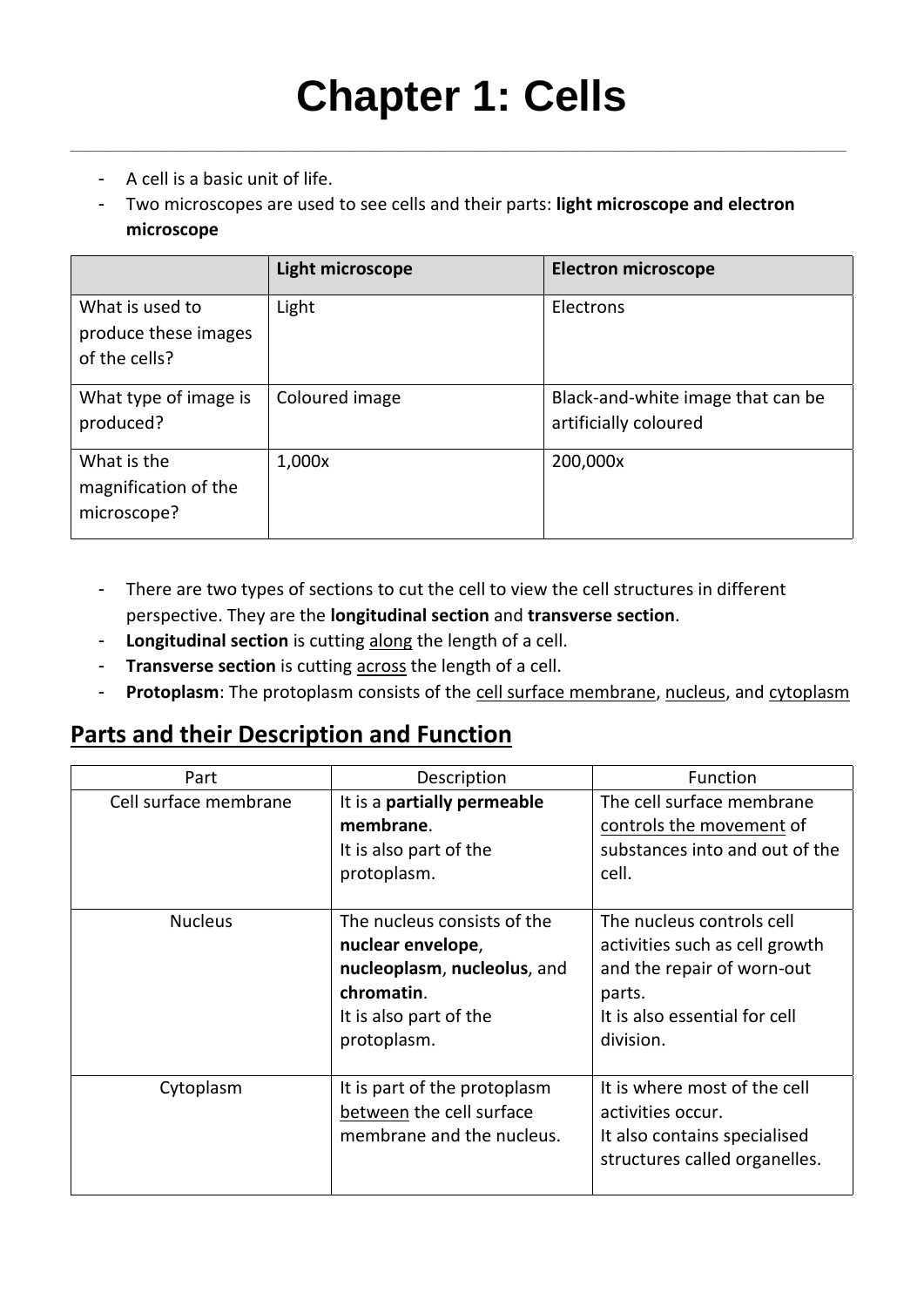| Cell wall                             | The cell wall is made of<br>cellulose and is fully<br>permeable.                                                                              | The cell wall protects the plant<br>cell against injuries and gives<br>the plant cell a fixed shape.                                                                                                                                               |
|---------------------------------------|-----------------------------------------------------------------------------------------------------------------------------------------------|----------------------------------------------------------------------------------------------------------------------------------------------------------------------------------------------------------------------------------------------------|
| Rough endoplasmic reticulum<br>(RER)  | The RER is a network of<br>tubules and flattened spaces<br>lined by a membrane that is<br>continuous with the nuclear<br>envelope.            | Transports the proteins<br>synthesised by the attached<br>ribosomes to the Golgi<br>apparatus for secretion out of<br>the cell.                                                                                                                    |
| Smooth endoplasmic<br>reticulum (SER) | The SER is a network of<br>tubules and flattened spaces<br>lined by a membrane that is<br>continuous with the RER.                            | The SER synthesises<br>substances such as fats and<br>steroids and conducts<br>detoxification (converting<br>harmful substances into<br>harmless substances).                                                                                      |
| Ribosome                              | The ribosomes are either<br>attached to the membrane of<br>the endoplasmic reticulum<br>(ER) or lie freely in the<br>cytoplasm.               | The ribosomes attached to the<br>ER make proteins that are<br>usually transported out of the<br>cell.<br>The ribosomes lying freely in<br>the cytoplasm make proteins<br>that are used within the<br>cytoplasm of the cell.                        |
| Golgi apparatus                       | <b>Stack of flattened discs</b><br>Vesicles can be seen fusing<br>with one side of the Golgi<br>apparatus and pinching off the<br>other side. | The Golgi apparatus<br>chemically modifies<br>substances made by the ER;<br>and stores and packages these<br>substances in vesicles for<br>secretion out of the cell.                                                                              |
| Mitochondria                          | Oval-shaped organelles.                                                                                                                       | Aerobic respiration occurs in<br>the mitochondria.<br>During aerobic respiration,<br>food substances are oxidised<br>to release energy.<br>This energy may be used by<br>the cell to perform cell<br>activities such as growth and<br>respiration. |
| Vacuole                               | A vacuole is a fluid-filled space<br>enclosed by a membrane.<br>Vacuoles store substances<br>within the cell.                                 | Animal cells have many small<br>temporary vacuoles that<br>contain water and food<br>substances.<br>Plant cells have a large central<br>vacuole which contains a<br>liquid called cell sap.                                                        |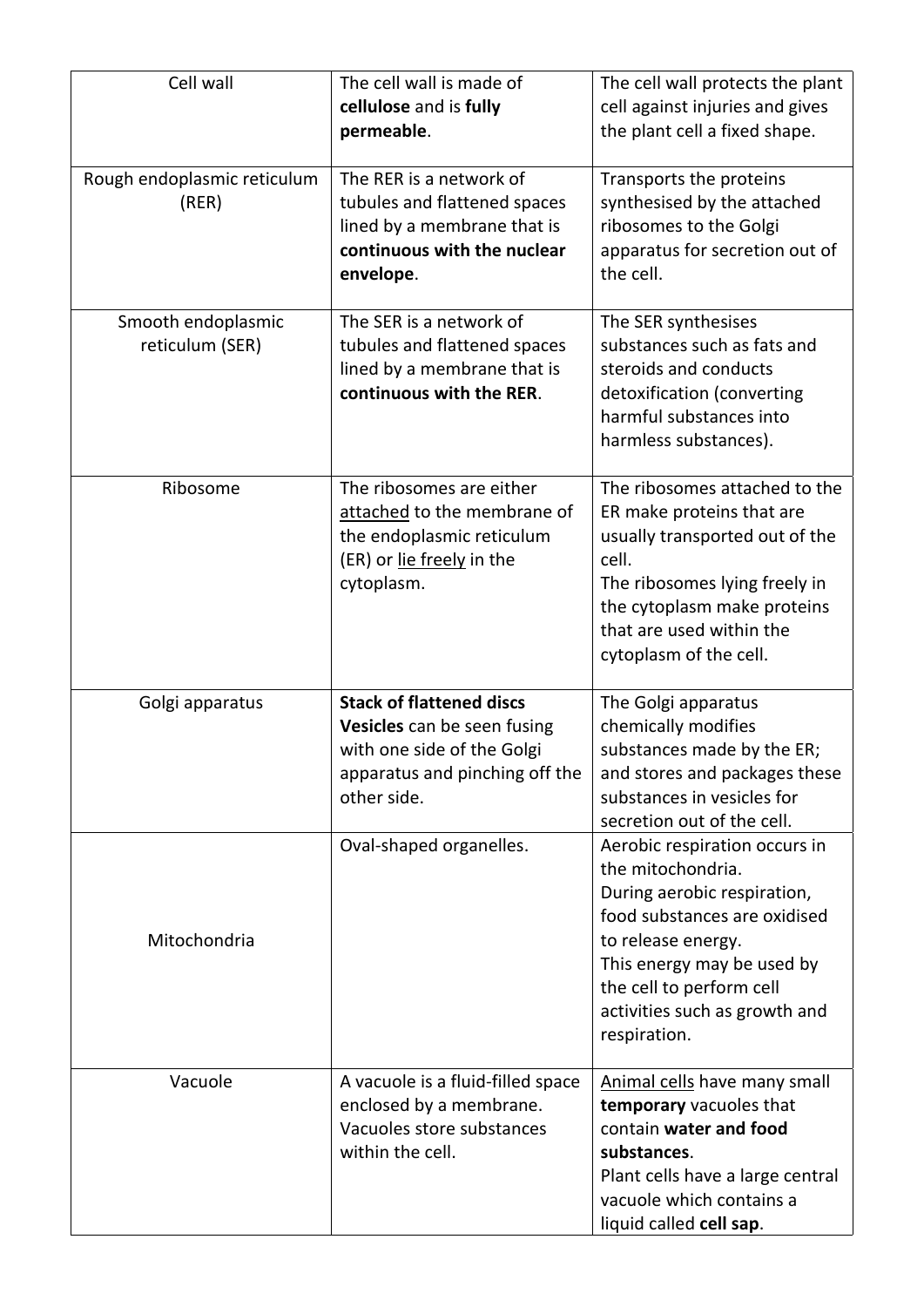|                                      |                                                                                                                                  | Cell sap contains dissolved<br>substances such as sugar,<br>mineral salt, and amino acid.<br>This large vacuole is is<br>enclosed by a partially<br>permeable membrane called<br>the tonoplast. |
|--------------------------------------|----------------------------------------------------------------------------------------------------------------------------------|-------------------------------------------------------------------------------------------------------------------------------------------------------------------------------------------------|
| Chloroplast<br>(Only in plant cells) | Chloroplasts are oval<br>structures found in plant cells<br>only.<br>Chloroplasts contain a green<br>pigment called chlorophyll. | Chloroplasts contain<br>chlorophyll which are essential<br>for photosynthesis.                                                                                                                  |
| Centrioles<br>(Only in animal cells) | It is a small, hollow cylinder<br>that is found in pairs and<br>located near the nucleus.                                        | Centrioles play a part in cell<br>division.                                                                                                                                                     |

## **Differences between a Plant cell and an Animal cell**

| <b>Plant cell</b>       | <b>Animal cell</b>      |
|-------------------------|-------------------------|
| Cell wall present       | Cell wall absent        |
| Chloroplasts present    | Chloroplasts absent     |
| Centrioles absent       | Centrioles present      |
| A large central vacuole | Small and many vacuoles |

## **Contents in the Nucleus**

The nucleus contains of the **nuclear envelope**, **nucleoplasm**, **nucleolus**, and **chromatin**.

- **Nuclear envelope**: The nuclear envelope separates the contents of the nucleus from the rest of the cytoplasm.
- **Nucleoplasm**: The nucleoplasm is a dense material within the nucleus.
- **Nucleolus**: The nucleolus plays a part in the making of proteins in the cell.
- **Chromatin**: The chromatin is made up of proteins and deoxyribonucleic acid (DNA). Heredity information is stored in the DNA. When the cell is dividing, the chromatin threads condense and become highly-coiled structures called **chromosomes**. Under the light microscope, the chromosomes appear as thick rod-shaped structures.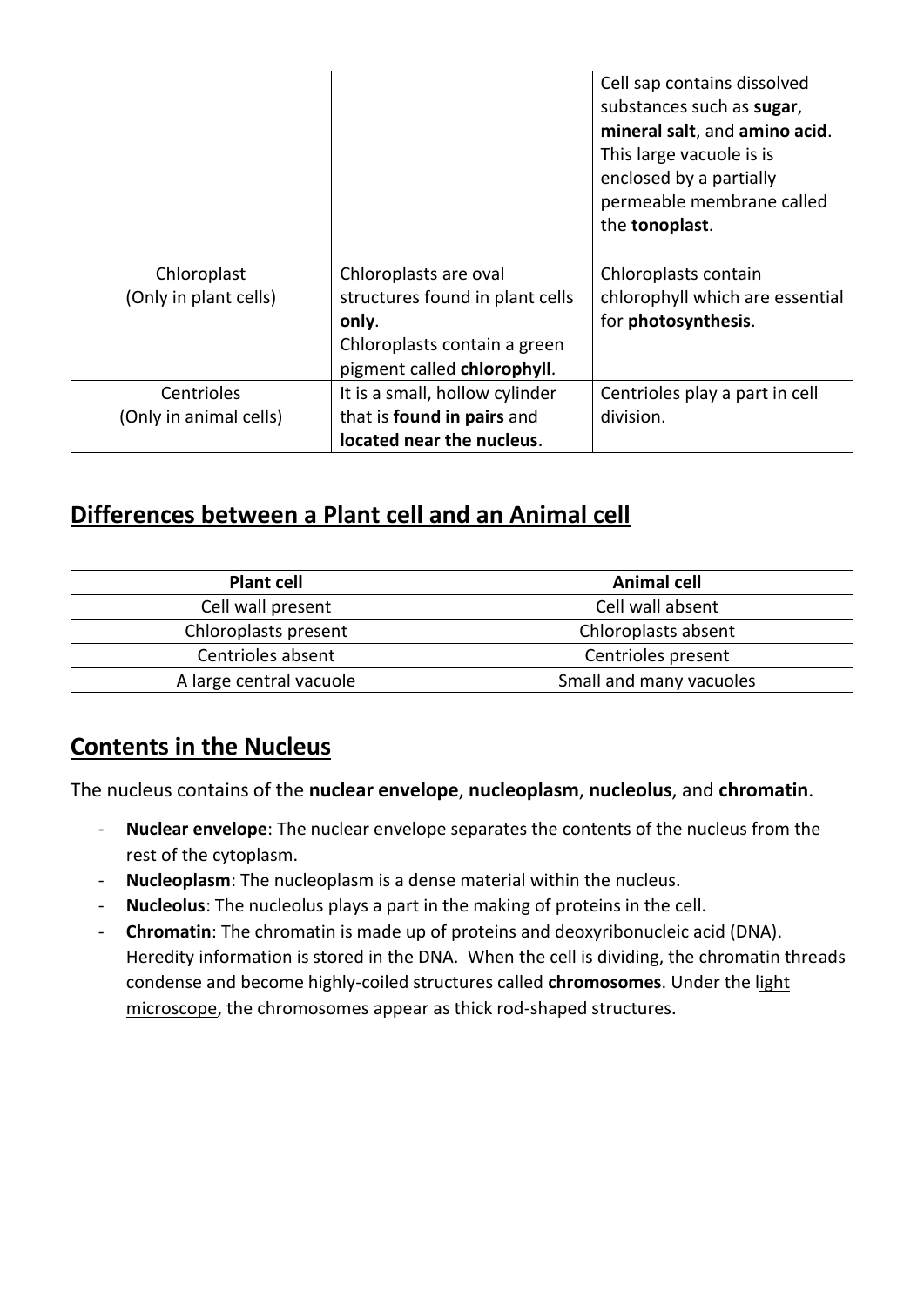## **Movement of Substances out of the Cell**

- 1. Vesicles **transport substances** within the cell. Small vesicles containing substances made by the ER are **pinched off** from the ER.
- 2. These vesicles then **fuse** with the Golgi apparatus and release their contents into the Golgi apparatus. The substances made by the ER **may be modified** by the Golgi apparatus.
- 3. **Secretory vessels** containing these **modified** substances are pinched off from the Golgi apparatus. They then move to the cell surface membrane.
- 4. The secretory vessels fuse with the cell surface membrane and their contents are **released outside** of the cell.

# **Specialised Cells, Tissues, Organs and Systems**

- **Differentiation** is the process by which a cell becomes specialised for a specific function.

| Type of<br>cell  | Adaption                                                        | Adaption to function                                                                                                                                 |
|------------------|-----------------------------------------------------------------|------------------------------------------------------------------------------------------------------------------------------------------------------|
| Red blood        | Contains a red pigment called<br>haemoglobin.                   | Haemoglobin transports oxygen from the<br>lungs to all parts of the body.                                                                            |
| cell             | Has no nucleus.                                                 | Enables the red blood cell to carry more<br>haemoglobin and hence more oxygen.                                                                       |
|                  | Has circular, biconcave shape with<br>thinner, central portion. | Increases the surface-area-to-volume<br>ratio of the red blood cell, which allows<br>oxygen to diffuse into and out of the cell<br>at a faster rate. |
|                  | Long, hollow tube formed out of xylem<br>cells laid end to end. | Conducts water and mineral salts from<br>the roots up to the stem and leaves.                                                                        |
| Xylem<br>vessels | Does not have cross-walls or<br>protoplasm.                     | Enables water to move easily through the<br>central space or lumen.                                                                                  |
|                  | Deposition of lignin on its walls.                              | Strengthens the walls and prevents the<br>ratio of the cell, so as to allow water and<br>mineral salts to be efficiently absorbed<br>from the soil.  |
| Root hair        | Long and narrow cells, present in large<br>numbers.             | Increases the surface-area-to-volume<br>ration of the cell, so as to allow water<br>and mineral salts to be efficiently<br>absorbed from the soil.   |
| cell             | Contains a large number of<br>mitochondria.                     | Releases huge amounts of energy to help<br>the soil actively absorb mineral salts<br>against a concentration gradient.                               |